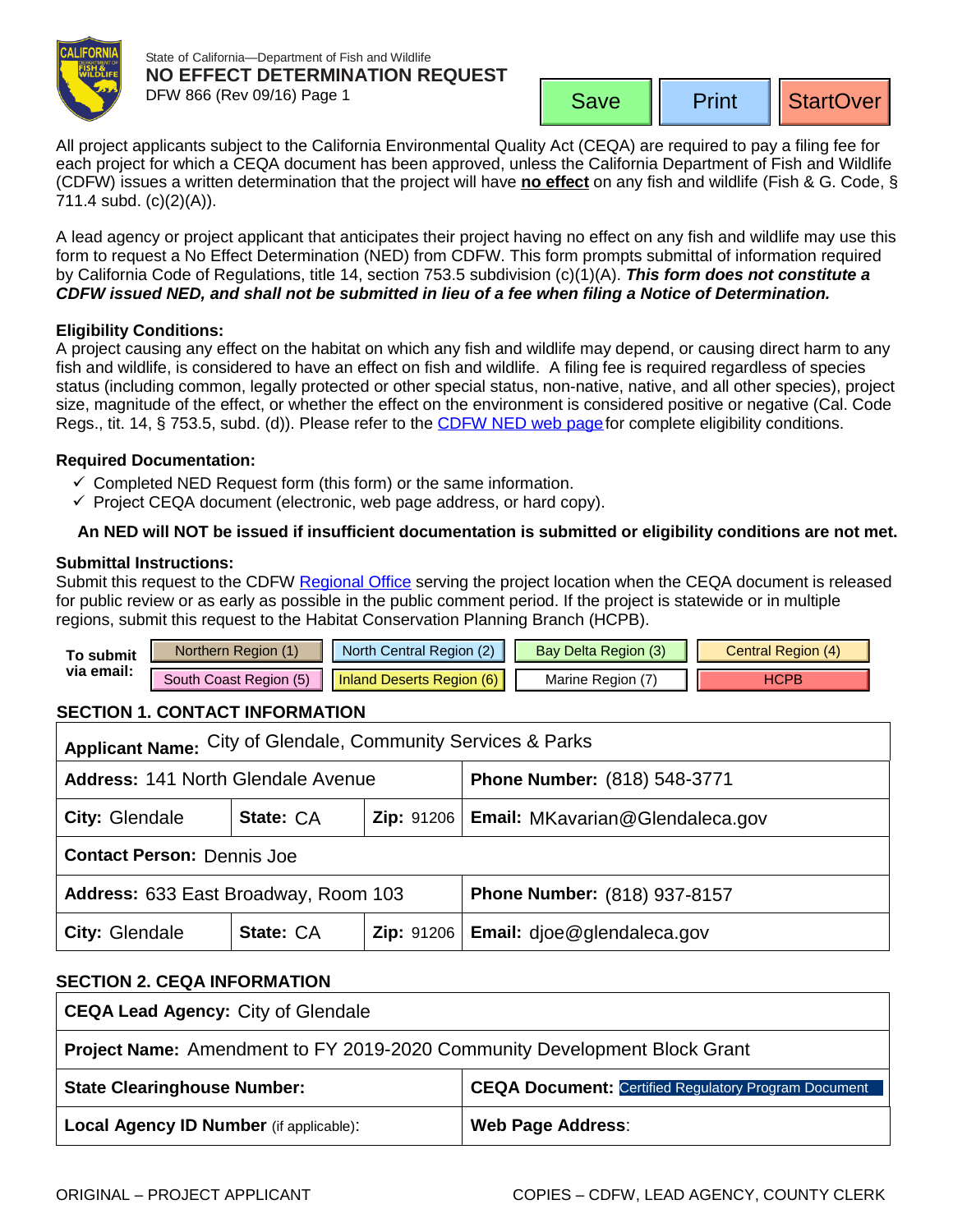

# **SECTION 3. PROJECT INFORMATION**

**Project Location:** (Include street address, city, county, latitude/longitude, township/range/section, or other description that clearly indicates the project site location. Submit an aerial photograph and/or topographic map showing the project location if not included with the CEQA document.)

Glendale, Los Angeles County, California: Glendale is located northeast of downtown Los Angeles. it is bounded by the cities of Burbank, Pasadena, La Canada Flintridge and the Los Angeles communities of Tujunga, Eagle Rock and Los Feliz.

**Brief Project Description:** (Include project type details. For example: new construction (with square footage), demolition of existing buildings, adaptive reuse of existing buildings, zoning amendments, general plan amendments, conditional use for sale of alcoholic beverages.)

Action Plan amendment prepared by the City of Glendale Community Services and Parks Department for the fiscal year 2019-2020 Community Development Block Grant (CDBG), Emergency Shelter Grant (ESG), and HOME programs to include the CARES Act 2020 Action Plan.